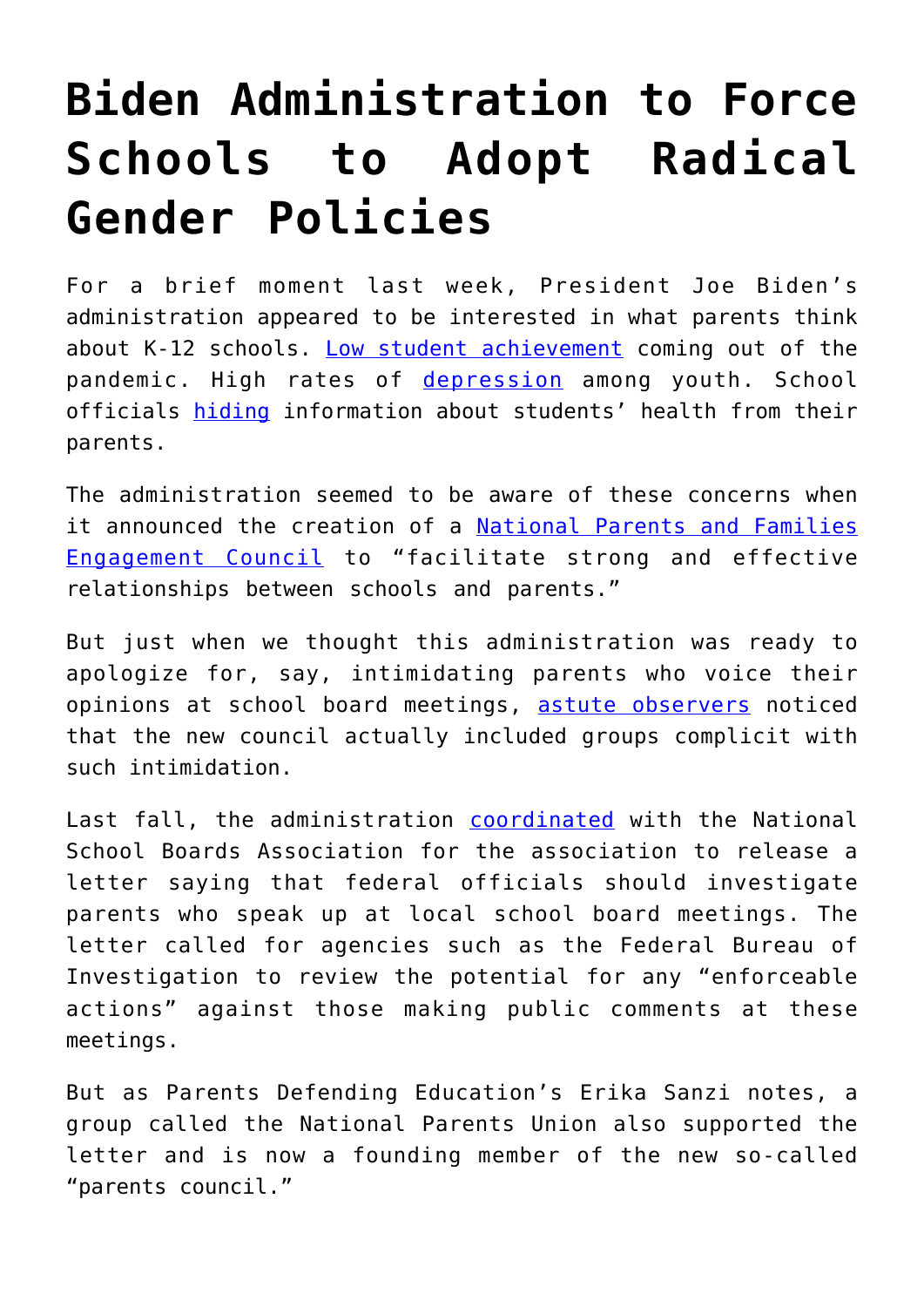So, is the White House bringing parents together to listen to them or to try to convince them to support Biden's policies?

The announcement about the parent council was just days old when the administration made yet another charge at "protecting families." This time, though, the administration did not even try to hide the coercion.

On June 15, Biden issued an executive order on "advancing equality for Lesbian, Gay, Bisexual, Transgender, Queer, and Intersex individuals." The order states that the secretaries of the U.S. Department of Health and Human Services and the U.S. Department of Education would be releasing model state legislation in the coming months to support the "rights" of these individuals.

Model legislation from Washington is not even necessary for us to know the administration's position at this point—federal officials have made it clear that existing federal and state laws will not stop them from replacing "sex" with "sexual orientation and gender identity" anywhere they see it. To justify this act of executive fiat, they must misinterpret the U.S. Supreme Court decision in *[Bostock v. Clayton County](https://www.dailysignal.com/2021/03/16/justices-title-vii-on-basis-of-sex-ruling-spawning-unintended-consequences-in-lower-courts/)*.

In May, the administration did something that offered a peek at what may come in a model bill: Federal officials skipped over Congress and any rulemaking processes and are threatening to withhold federal school [lunches](https://www.dailysignal.com/2022/06/09/biden-administration-holds-school-lunches-hostage-to-radical-transgender-agenda) from low-income children in schools where boys are not allowed to participate in girls' sports or access girls' bathrooms.

The executive order says there have been "unrelenting political and legislative attacks at the State level … on LGBTQI+ children and families in particular."

This sounds like a reference to state policies that require educators to include parents in discussions and intervention plans for children who are depressed, anxious, and confused about their sex—three conditions often found together in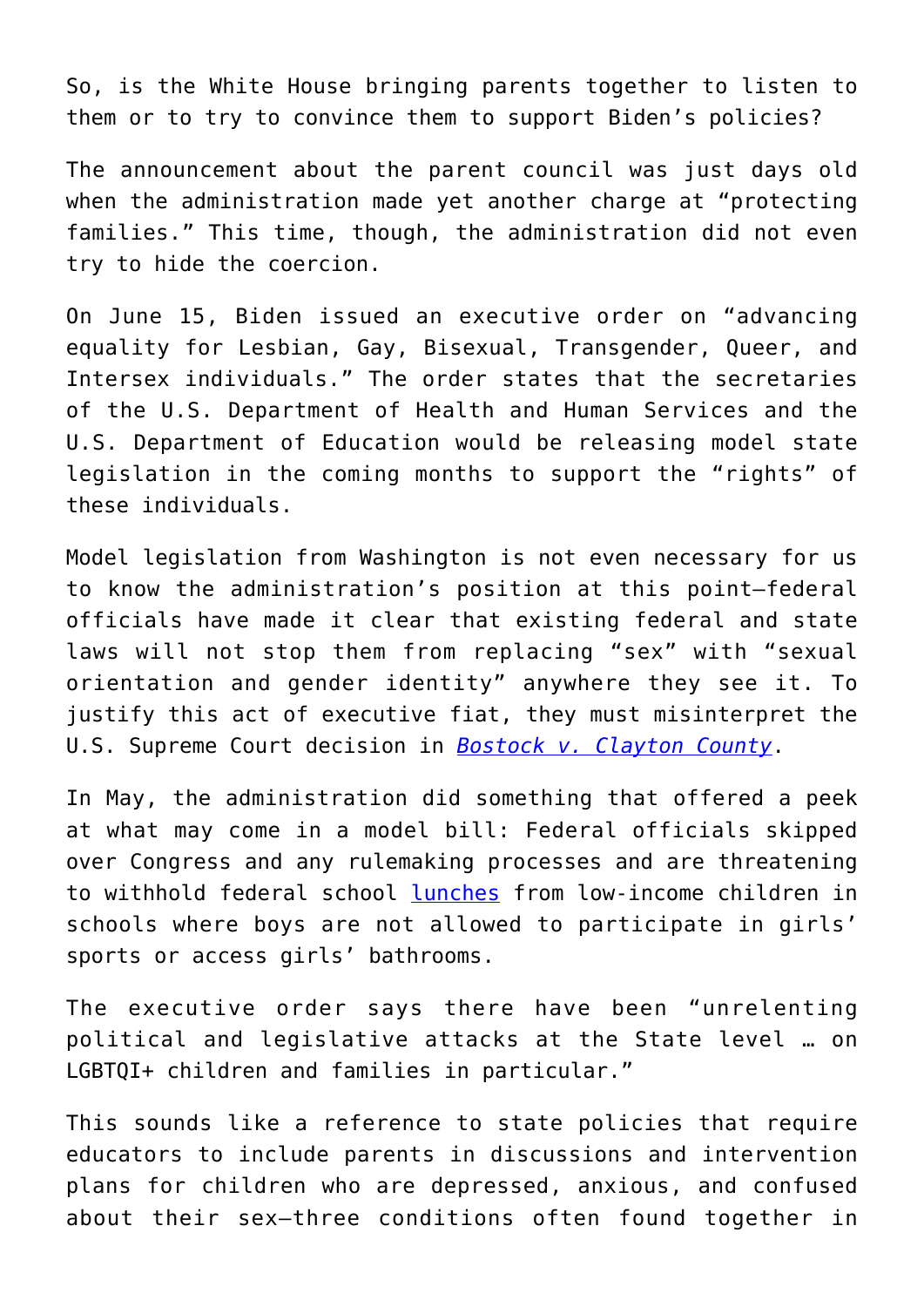children caught up in the ["transgender"](https://www.dailysignal.com/2016/02/16/i-used-to-be-transgender-heres-my-take-on-kids-who-think-they-are-transgender/) movement.

Parents should be at the center of conversations with their children about their sexuality. Some state agencies, however, have [adopted](https://www.foxnews.com/opinion/new-jersey-schools-phil-murphy-sex-education-jonathan-butcher) policies that [prohibit](https://www.heritage.org/education/commentary/radical-strategies-block-parents-care-their-schoolchildren) teachers from telling parents when a child is confused about his or her sex. In response, lawmakers in other states, such as Florida, have adopted policies that say parents [must be part](https://www.dailysignal.com/2022/02/11/floridas-parental-rights-in-education-bill-hits-target-gender-ideology-harms-kids) of any health or medical decisions made regarding their school-aged children. State policymakers around the country are considering similar ["parents' bills of rights."](https://www.heritage.org/education/report/protecting-children-and-families-parents-bills-rights)

The provisions in these parents' bills of rights do not conform to the Biden administration's advocacy for radical "gender" policies and the efforts to hide information about children from their parents. The forthcoming federal model legislation for states is the administration's response to states that are reinforcing parents' roles as the students' primary caregivers.

Washington's signals that it is interested in children and families disappeared this week in a cloud of advocacy for these radical policies. Individuals—including minor-age children—who are struggling with their sexual identity deserve empathy and compassion. Parents and family are necessary parts of such responses. Research finds that nearly all cases of youth gender dysphoria [resolve](https://www.dailysignal.com/2022/04/01/biden-doubles-down-on-radical-gender-affirming-care-for-kids) as long as kids are not fasttracked into "transitioning" to appear as the opposite sex with puberty blockers and cross-sex hormones.

Despite the talk of "parent councils" and "protecting families," the Biden White House wants to force a radical gender agenda on young minds and limit parents' power to stop it.

*This [article](https://www.dailysignal.com/2022/06/22/biden-administration-to-force-schools-to-adopt-radical-gender-policies-heres-what-you-need-to-know/) is republished with permission from* The Daily Signal.

—